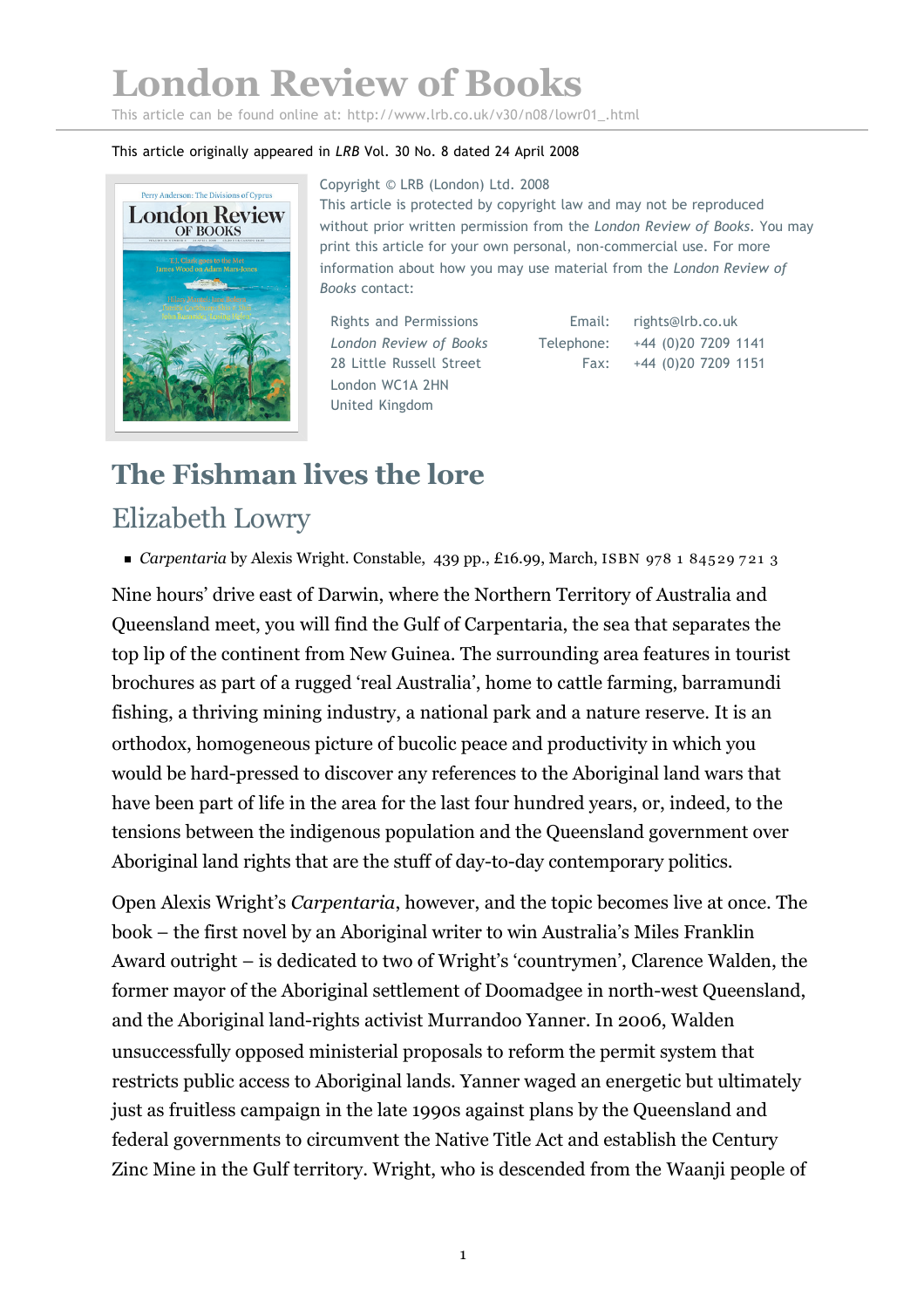the highlands of Carpentaria and has herself worked widely to raise awareness of land rights, has described Yanner as 'our hero in the Gulf of Carpentaria'.

*Carpentaria* is a political novel, but like all good political novels, it is also deeply personal. In *Grog War* (1997), her scrupulously observed account of the impact of alcohol on the indigenous population of Tennant Creek, Wright says that 'Aboriginal people are still being forced to hold much of their contact history with white people locked away inside of themselves.' *Carpentaria* is a conscious attempt to redress the balance, to unlock this private history. But it is much more than that. By avoiding mere reportage in favour of a narrative that is a blend of fact, folklore and the surreal, Wright's prose, with its shifting syntax and telescoping perspectives, its forays into dreams and the supernatural, imitates the cultural and inner processes it describes. It's a method that owes something to the magic realism of such writers as García Márquez or Alejo Carpentier. The effect is of a heightened reality in which elements of the marvellous appear without seeming unnatural or forced; as here, in the book's first few sentences:

The ancestral serpent, a creature larger than storm clouds, came down from the stars, laden with its own creative enormity. It moved graciously – if you had been watching with the eyes of a bird hovering in the sky far above the ground. Looking down at the serpent's wet body, glistening from the ancient sunlight, long before man was a creature who could contemplate the next moment in time.

The narrative voice of *Carpentaria* is a storyteller's voice; its narrative context, an eternal present as lived by a community for whom history and myth are interwoven. Just as the serpent is both the region's river system and the totemic Rainbow Serpent of Aboriginal creation stories, so the novel occupies two parallel time zones, or streams of activity, one linear and the other part of an infinite spiritual cycle. The here and now is represented by the book's immediate setting, the fictional Gulf town of Desperance. Desperance is divided between a white Uptown enclave, whose inhabitants are descended from Victorian pioneers, and two camps of Aboriginal Pricklebush squatters, 'living in a human dumping-ground next to the town tip', which have been at war with each other since time immemorial over their respective rights to the land. The Eastside mob is led by the shady Joseph Midnight, the Westside mob by an old tribal greybeard called Normal Phantom. Phantom's ghostly, peripheral status is summed up by the insistence of the white families that 'the Aboriginal was really not part of the town at all.' While the Pricklebush squatters haunt Uptown, the whole of Desperance is haunted by the spectre of a nearby multinational mining company that does its best to inflame the community by concocting 'numerous short-lived profiteering schemes' while pillaging the region's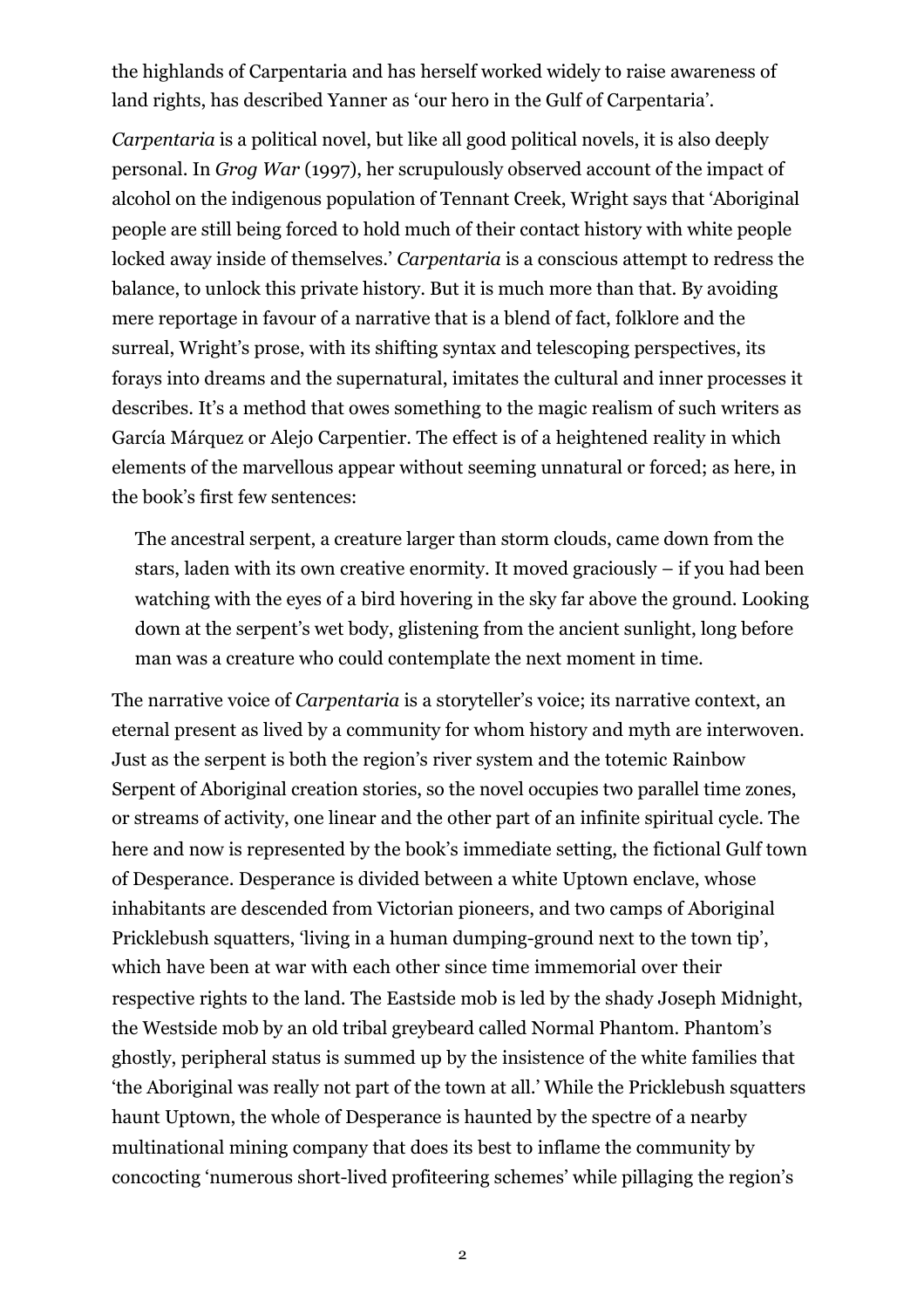mineral treasure trove. Desperance seethes with violence on the ground while electrical storms and freak cyclones suggest that the ancestors, too, are disgruntled.

The scene is set, then, for conflict on an operatic scale, and Wright explores its possibilities through a nicely gauged combination of pathos, politics and farce. The ease and confidence with which she populates her epic world is one of the book's greatest pleasures: her characters fit the landscape they inhabit – dramatic, often abrasive, always robust. Norm Phantom, with his taciturn air of authority, his inside knowledge of the coastal region and intimate contact with the spirit world, comes closer than any other figure in the novel to an indigenous ideal, yet even this portrait is qualified by a wry awareness of the extent to which he's been compromised by the realities of modern Australian life: once a fisherman and descended from generations of fishermen, Norm is now a taxidermist who makes a living by painting stuffed fish. While some of the book's most eerie and powerful passages are constructed around Norm's numinous encounters with the spirit beings that dwell in the Gulf (there is a blisteringly erotic scene, late in the book, involving his seduction by the devil woman Gardajala on the beach), its most comic moment involves a delegation of council representatives from Uptown accosting him while he is busy sewing up a crustacean:

It had never escaped Norm's notice that somehow Uptown had encumbered him with the title with all of its glory – leader of the Aboriginal people. They said they wanted him to get those people who had moved out of Westside, and were now living in abandoned car bodies and their makeshift camps behind people's housing, to start living like white people, if they wanted to live in town.

'Couldn't give a stuff about them,' Norm grunted, still bent over his taxidermy efforts on a giant prawn.

Norm may be a repository of ancient tribal wisdom, a man true to the covenant of the ancestral serpent, one who 'could grab hold of the river in his mind and live with it as his father's fathers did before him', but he is also inconveniently married to the resplendently trashy Angel Day, queen of the Pricklebush rubbish tip, who is out to get what she can in a white man's world: 'Her fortunes were growing out of hand. She now possessed dozens of Heinz baked bean tins and pickle bottles full of nails, loose screws and bolts. She became a genius in the new ideas of blackfella advancement.' A raucously comic and tough creation, Angel typifies Wright's refusal to sentimentalise her subject matter.

Anti-Aboriginal prejudice is only one of the problems besetting the Pricklebush community; another is its appetite for self-destruction. Flighty, selfish and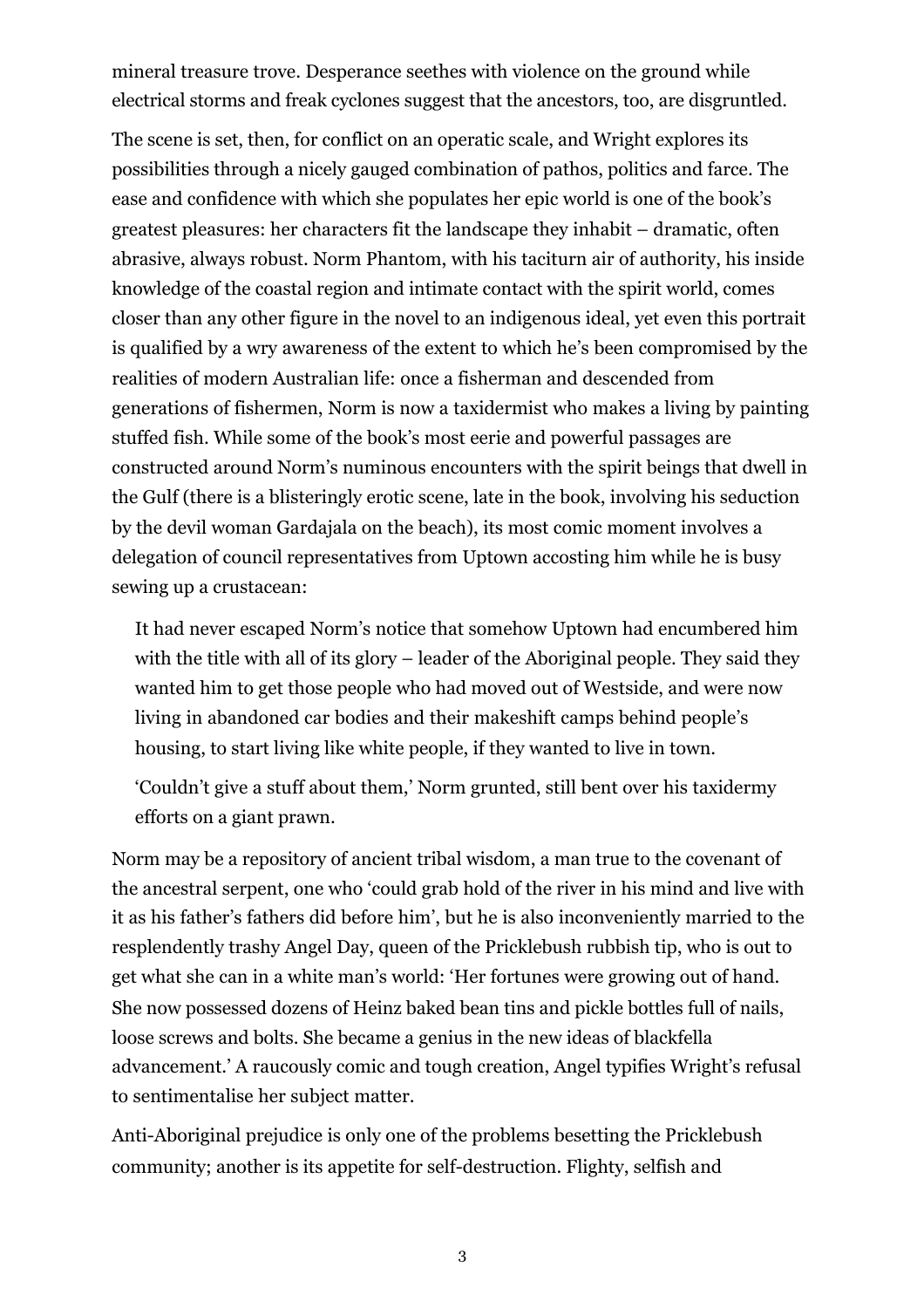ultimately doomed, Angel is grotesquely fluent in the rhetoric of victimhood even while squaring up for a fight with the Eastside faction, and her belligerent self-pity is used by Wright to drily ironic effect. 'What's wrong with you people?' Angel says by way of challenge to Joseph Midnight's clan, whose sense of entitlement is no less entrenched than hers. 'You people don't belong here. Who said you got any normal rights to be hanging around here? On other people's laaand for? Just taking what you want, hey? What about the traditional owner then?'

The shrill rhetoric of Native Title claims may be gently spoofed in *Carpentaria*, but Wright eloquently defends, and demonstrates, the significance of the complex network of knowledge and belief that traditionally informs the spiritual and physical dimensions of Aboriginal life. The proposed Gurfurrit mine threatens to disrupt the continuity of life and land, to undercut the mythical infrastructure that is the book's chief premise. This is not myth as Western culture understands it: not an imagined dimension, but a literal if incorporeal one that bisects and animates the physical world; it makes for marvellous theatre. Mozzie Fishman, Desperance's resident shaman – who feels 'as frightened as anyone else of seeing spirits wherever he looked' – provides much of the narrative propulsion when he challenges Uptown's insistence on the legality of its cartographic boundaries. Traversing the gulf in pursuit of the songlines, the spirits' ancient travelling trails, with a convoy of acolytes driving battered Holdens and Fords, 'noisy exhaust pipes spewing black fumes', the Fishman lives the lore – and upholds Aboriginal law – by singing the tribal songs, dancing the dances and telling the stories that preserve a knowledge of country. Wright, however, is not interested in invoking the stock ideas of the noble primitive. Halfway through the novel, the Fishman runs off with Norm's wife.

The Fishman's bid for cultural authority is a compelling theme in a book in which various narratives jostle for historical supremacy. His nemesis is Desperance's popular mayor, Stan Bruiser, a representative of the new Australia and a particularly repulsive member of the white establishment. Tellingly, Bruiser, with his 'Elvis combed-back hair and sideburns', is described in terms that are subtly American rather than Australian. A hawker turned cattle farmer, he is a 'self-made 24/7 man' whose motto is 'If you can't use it, eat it or fuck it, then it's no bloody use to you,' and whose proposed solution to the problem of the Aboriginal squatter camps is to drive a bulldozer through the lot.

Bumptious though they are, Bruiser and his council, in league with the mine, pose a real threat to the Aboriginal community's continued psychological link with the land. The human cost of losing the link is evident from the listless, glue-sniffing boys who skulk in Desperance's rubbish dump, and from Phantom's own children, an

4